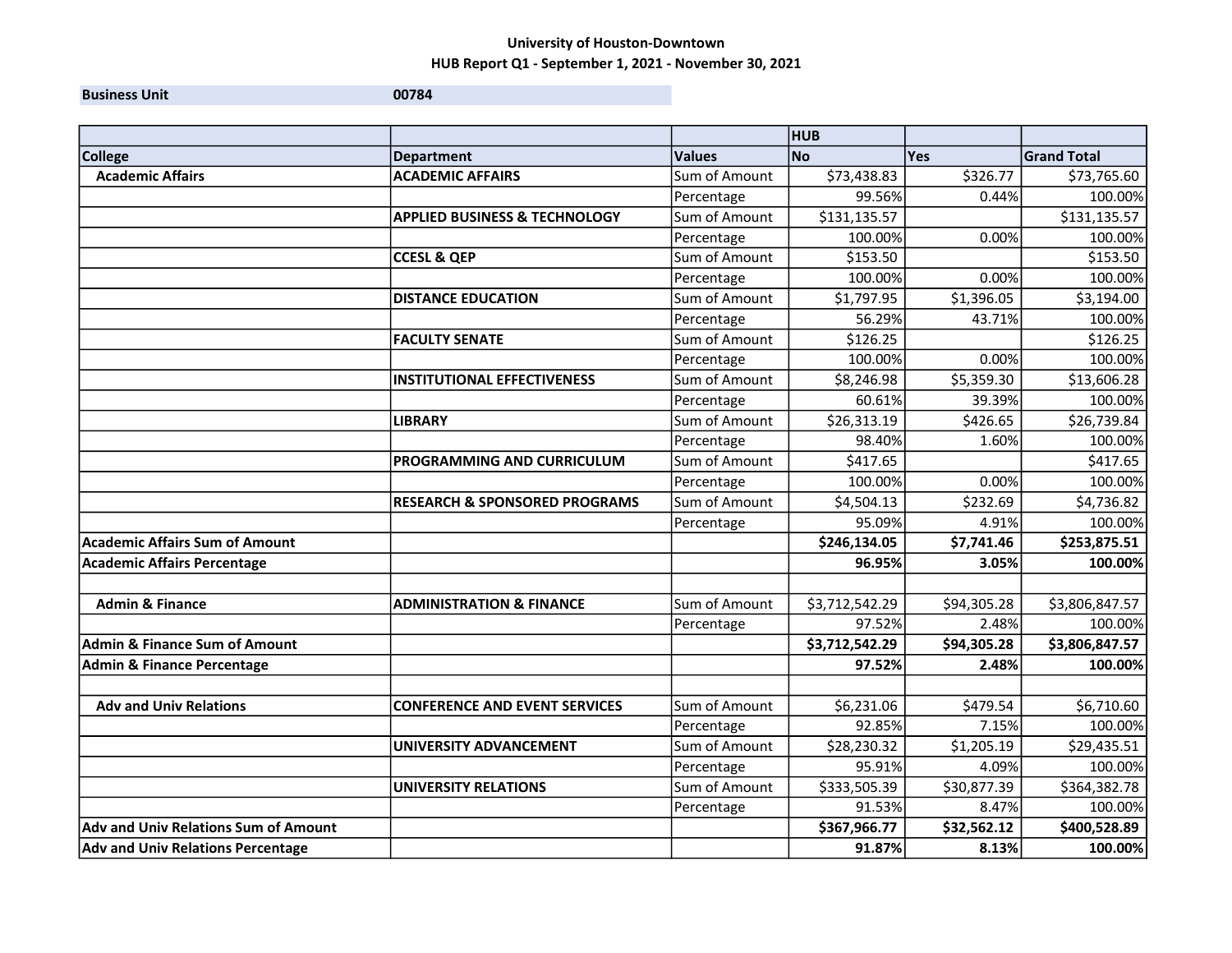| <b>Budget Procur &amp; Contracts</b>               | <b>BUDGET OFFICE</b>                       | Sum of Amount |             | \$940.00    | \$940.00    |
|----------------------------------------------------|--------------------------------------------|---------------|-------------|-------------|-------------|
|                                                    |                                            | Percentage    | 0.00%       | 100.00%     | 100.00%     |
|                                                    | <b>BUDGET PROCUR &amp; CONTRACTS</b>       | Sum of Amount | \$116.84    | \$549.44    | \$666.28    |
|                                                    |                                            | Percentage    | 17.54%      | 82.46%      | 100.00%     |
|                                                    | <b>PROCUREMENT &amp; CONTRACTS</b>         | Sum of Amount |             | \$940.00    | \$940.00    |
|                                                    |                                            | Percentage    | 0.00%       | 100.00%     | 100.00%     |
| <b>Budget Procur &amp; Contracts Sum of Amount</b> |                                            |               | \$116.84    | \$2,429.44  | \$2,546.28  |
| <b>Budget Procur &amp; Contracts Percentage</b>    |                                            |               | 4.59%       | 95.41%      | 100.00%     |
|                                                    |                                            |               |             |             |             |
| <b>Business Affairs</b>                            | <b>BUSINESS AFFAIRS</b>                    | Sum of Amount | \$1,182.32  | \$8,175.17  | \$9,357.49  |
|                                                    |                                            | Percentage    | 12.64%      | 87.36%      | 100.00%     |
| Business Affairs Sum of Amount                     |                                            |               | \$1,182.32  | \$8,175.17  | \$9,357.49  |
| <b>Business Affairs Percentage</b>                 |                                            |               | 12.64%      | 87.36%      | 100.00%     |
|                                                    |                                            |               |             |             |             |
| <b>CHSS</b>                                        | <b>ARTS &amp; COMMUNICATION</b>            | Sum of Amount | \$25,981.91 | \$5,485.56  | \$31,467.47 |
|                                                    |                                            | Percentage    | 82.57%      | 17.43%      | 100.00%     |
|                                                    | <b>COLLEGE OF HUMANITIES &amp; SOC SC</b>  | Sum of Amount | \$9,254.47  | \$2,485.05  | \$11,739.52 |
|                                                    |                                            | Percentage    | 78.83%      | 21.17%      | 100.00%     |
|                                                    | <b>ENGLISH</b>                             | Sum of Amount | \$4,849.15  | \$9,235.80  | \$14,084.95 |
|                                                    |                                            | Percentage    | 34.43%      | 65.57%      | 100.00%     |
|                                                    | <b>GALLERY</b>                             | Sum of Amount | \$3,135.46  |             | \$3,135.46  |
|                                                    |                                            | Percentage    | 100.00%     | 0.00%       | 100.00%     |
|                                                    | <b>HISTORY, HUMANITIES &amp; LANGUAGES</b> | Sum of Amount | \$980.53    | \$2,075.66  | \$3,056.19  |
|                                                    |                                            | Percentage    | 32.08%      | 67.92%      | 100.00%     |
|                                                    | <b>SOCIAL SCIENCES</b>                     | Sum of Amount | \$3,937.81  | \$1,376.30  | \$5,314.11  |
|                                                    |                                            | Percentage    | 74.10%      | 25.90%      | 100.00%     |
| <b>CHSS Sum of Amount</b>                          |                                            |               | \$48,139.33 | \$20,658.37 | \$68,797.70 |
| <b>CHSS Percentage</b>                             |                                            |               | 69.97%      | 30.03%      | 100.00%     |
|                                                    |                                            |               |             |             |             |
| <b>CPS</b>                                         | <b>COLLEGE OF PUBLIC SERVICE</b>           | Sum of Amount | \$4,638.80  | \$3,031.47  | \$7,670.27  |
|                                                    |                                            | Percentage    | 60.48%      | 39.52%      | 100.00%     |
|                                                    | <b>CRIMINAL JUSTICE</b>                    | Sum of Amount | \$351.48    | \$436.96    | \$788.44    |
|                                                    |                                            | Percentage    | 44.58%      | 55.42%      | 100.00%     |
|                                                    | <b>CRIMINAL JUSTICE CENTER</b>             | Sum of Amount | \$19,086.47 | \$23.23     | \$19,109.70 |
|                                                    |                                            | Percentage    | 99.88%      | 0.12%       | 100.00%     |
|                                                    | <b>CTR PUBLIC SERV&amp;COMM RESEARCH</b>   | Sum of Amount | \$284.44    |             | \$284.44    |
|                                                    |                                            | Percentage    | 100.00%     | 0.00%       | 100.00%     |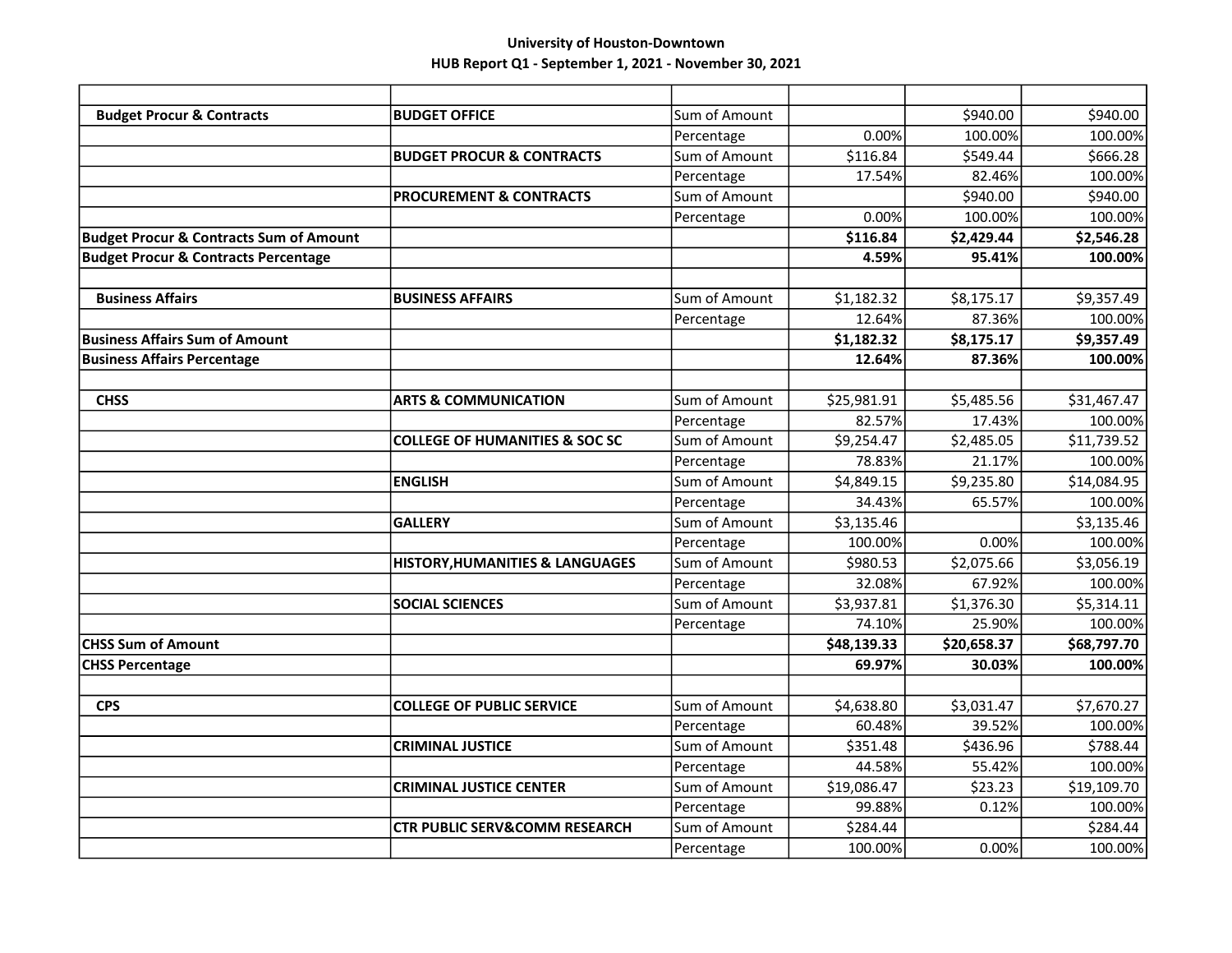| <b>CPS</b>                                 | <b>SOCIAL WORK</b>                        | Sum of Amount | \$29.98                | \$431.98            | \$461.96                |
|--------------------------------------------|-------------------------------------------|---------------|------------------------|---------------------|-------------------------|
|                                            |                                           | Percentage    | 6.49%                  | 93.51%              | 100.00%                 |
|                                            | <b>URBAN EDUCATION</b>                    | Sum of Amount | \$6,786.58             | \$363.77            | \$7,150.35              |
|                                            |                                           | Percentage    | 94.91%                 | 5.09%               | 100.00%                 |
| <b>CPS Sum of Amount</b>                   |                                           |               | \$31,177.75            | \$4,287.41          | \$35,465.16             |
| <b>CPS Percentage</b>                      |                                           |               | 87.91%                 | 12.09%              | 100.00%                 |
|                                            |                                           |               |                        |                     |                         |
| <b>CST</b>                                 | <b>COLLEGE OF SCIENCE &amp; TECHNOLOG</b> | Sum of Amount | \$27,178.47            | \$4,963.63          | \$32,142.10             |
|                                            |                                           | Percentage    | 84.56%                 | 15.44%              | 100.00%                 |
|                                            | <b>COMP SCI &amp; ENG TECH</b>            | Sum of Amount | \$8,454.79             | \$1,614.96          | \$10,069.75             |
|                                            |                                           | Percentage    | 83.96%                 | 16.04%              | 100.00%                 |
|                                            | <b>MATHEMATICS AND STATISTICS</b>         | Sum of Amount | \$16,946.71            | \$12,765.39         | \$29,712.10             |
|                                            |                                           | Percentage    | 57.04%                 | 42.96%              | 100.00%                 |
|                                            | <b>NATURAL SCIENCES</b>                   | Sum of Amount | \$39,959.27            | \$5,695.97          | \$45,655.24             |
|                                            |                                           | Percentage    | 87.52%                 | 12.48%              | 100.00%                 |
|                                            | <b>NURSING</b>                            | Sum of Amount | \$1,297.77             |                     | \$1,297.77              |
|                                            |                                           | Percentage    | 100.00%                | 0.00%               | 100.00%                 |
|                                            | <b>SCHOLARS ACADEMY</b>                   | Sum of Amount | \$11,503.23            | \$1,211.50          | \$12,714.73             |
|                                            |                                           | Percentage    | 90.47%                 | 9.53%               | 100.00%                 |
|                                            |                                           |               |                        |                     |                         |
| <b>CST Sum of Amount</b>                   |                                           |               | \$105,340.24           | \$26,251.45         | \$131,591.69            |
| <b>CST Percentage</b>                      |                                           |               | 80.05%                 | 19.95%              | 100.00%                 |
|                                            |                                           |               |                        |                     |                         |
| <b>Enrollment Management</b>               | <b>ENROLLMENT MANAGEMENT</b>              | Sum of Amount | \$38,164.44            | \$8,488.35          | \$46,652.79             |
|                                            |                                           | Percentage    | 81.81%                 | 18.19%              | 100.00%                 |
|                                            | <b>FINANCIAL AID</b>                      | Sum of Amount | \$2,399.39             |                     | \$2,399.39              |
|                                            |                                           | Percentage    | 100.00%                | 0.00%               | 100.00%                 |
|                                            | <b>REGISTRAR</b>                          | Sum of Amount | \$28,196.84            | \$43.44             | \$28,240.28             |
|                                            |                                           | Percentage    | 99.85%                 | 0.15%               | 100.00%                 |
|                                            | <b>TESTING</b>                            | Sum of Amount |                        | \$805.22            | \$805.22                |
|                                            |                                           | Percentage    | 0.00%                  | 100.00%             | 100.00%                 |
|                                            | <b>UNDERGRADUATE ADMISSIONS</b>           | Sum of Amount | \$8,616.39             | \$78.39             | \$8,694.78              |
|                                            |                                           | Percentage    | 99.10%                 | 0.90%               | 100.00%                 |
| <b>Enrollment Management Sum of Amount</b> |                                           |               | \$77,377.06            | \$9,415.40          | \$86,792.46             |
| <b>Enrollment Management Percentage</b>    |                                           |               | 89.15%                 | 10.85%              | 100.00%                 |
|                                            |                                           |               |                        |                     |                         |
| <b>ESO</b>                                 | <b>EMPLOYMENT SVCS &amp; OPERATIONS</b>   | Sum of Amount | \$140,600.55           | \$5,040.01          | \$145,640.56            |
| <b>ESO Sum of Amount</b>                   |                                           | Percentage    | 96.54%<br>\$140,600.55 | 3.46%<br>\$5,040.01 | 100.00%<br>\$145,640.56 |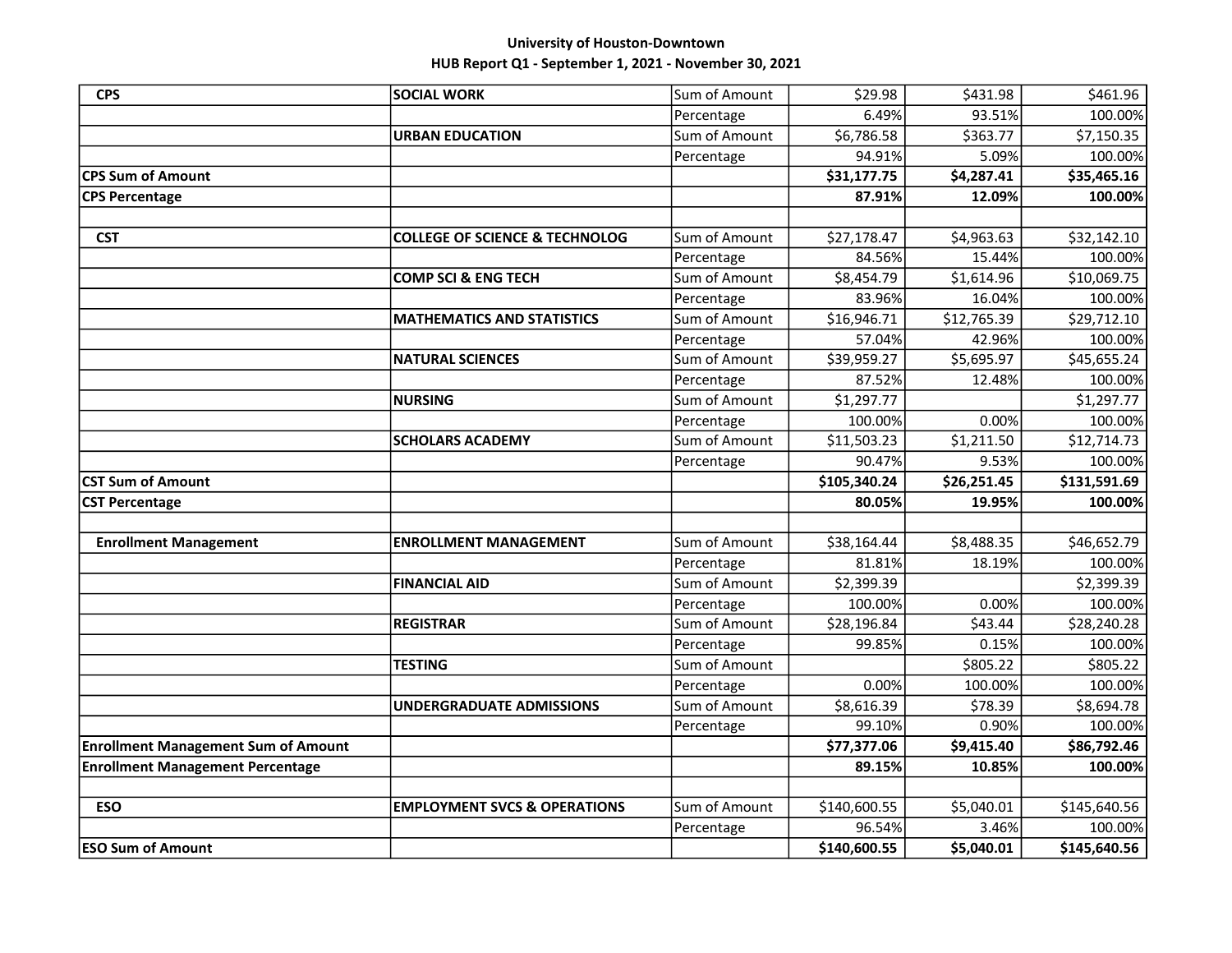| <b>ESO Percentage</b>                      |                                          |                             | 96.54%                | 3.46%                 | 100.00%                |
|--------------------------------------------|------------------------------------------|-----------------------------|-----------------------|-----------------------|------------------------|
|                                            |                                          |                             |                       |                       |                        |
| <b>Facilities Management</b>               | <b>FACILITIES MANAGEMENT</b>             | Sum of Amount               | \$1,788,033.29        | \$1,068,350.71        | \$2,856,384.00         |
|                                            |                                          | Percentage                  | 62.60%                | 37.40%                | 100.00%                |
| <b>Facilities Management Sum of Amount</b> |                                          |                             | \$1,788,033.29        | \$1,068,350.71        | \$2,856,384.00         |
| <b>Facilities Management Percentage</b>    |                                          |                             | 62.60%                | 37.40%                | 100.00%                |
|                                            |                                          |                             |                       |                       |                        |
| <b>Info Technology</b>                     | COMP / TELECOM & VIDEO NET               | Sum of Amount               | \$35,306.92           | \$30,747.83           | \$66,054.75            |
|                                            |                                          | Percentage                  | 53.45%                | 46.55%                | 100.00%                |
|                                            | <b>ENTERPRISE SYSTEMS</b>                | Sum of Amount               | \$368,598.03          | \$265,409.06          | \$634,007.09           |
|                                            |                                          | Percentage                  | 58.14%                | 41.86%                | 100.00%                |
|                                            | <b>INFORMATION TECHNOLOGY</b>            | Sum of Amount               | \$263,360.54          | \$977,058.12          | \$1,240,418.66         |
|                                            |                                          | Percentage                  | 21.23%                | 78.77%                | 100.00%                |
|                                            | <b>TECH LEARNING SERVICES</b>            | Sum of Amount               | \$194,162.81          | \$1,292.07            | \$195,454.88           |
|                                            |                                          | Percentage                  | 99.34%                | 0.66%                 | 100.00%                |
|                                            | <b>TECH SERVICES</b>                     | Sum of Amount               |                       | \$40,448.22           | \$40,448.22            |
|                                            |                                          | Percentage                  | 0.00%                 | 100.00%               | 100.00%                |
|                                            | <b>USER SUPPORT SVCS</b>                 | Sum of Amount               | \$1,913.36            | \$41,626.71           | \$43,540.07            |
|                                            |                                          | Percentage                  | 4.39%                 | 95.61%                | 100.00%                |
| <b>Info Technology Sum of Amount</b>       |                                          |                             | \$863,341.66          | \$1,356,582.01        | \$2,219,923.67         |
| <b>Info Technology Percentage</b>          |                                          |                             | 38.89%                | 61.11%                | 100.00%                |
|                                            |                                          |                             |                       |                       |                        |
| <b>MDCOB</b>                               | <b>ACCOUNTING &amp; INT'L BUSINESS</b>   | Sum of Amount               | \$962.08              | \$114.18              | \$1,076.26             |
|                                            |                                          | Percentage                  | 89.39%                | 10.61%                | 100.00%                |
|                                            | <b>FINANCE &amp; MGMT INFO SYSTEMS</b>   | Sum of Amount               | \$767.08              | \$122.13              | \$889.21               |
|                                            |                                          | Percentage                  | 86.27%                | 13.73%                | 100.00%                |
|                                            | <b>GEN BUS, MARKET &amp; SUPP CHAIN</b>  | Sum of Amount               | \$731.84              | \$61.45               | \$793.29               |
|                                            |                                          | Percentage                  | 92.25%                | 7.75%                 | 100.00%                |
|                                            | M DAVIES COLLEGE OF BUSINESS             | Sum of Amount               | \$112,180.78          | \$5,787.50            | \$117,968.28           |
|                                            |                                          | Percentage                  | 95.09%                | 4.91%                 | 100.00%                |
|                                            | <b>MGMT &amp; INSURANCE RISK MGMT</b>    | Sum of Amount               | \$1,514.40            | \$61.46               | \$1,575.86             |
|                                            |                                          | Percentage                  | 96.10%                | 3.90%                 | 100.00%                |
| <b>MDCOB Sum of Amount</b>                 |                                          |                             | \$116,156.18          | \$6,146.72            | \$122,302.90           |
| <b>MDCOB Percentage</b>                    |                                          |                             | 94.97%                | 5.03%                 | 100.00%                |
|                                            |                                          |                             |                       |                       |                        |
|                                            |                                          |                             |                       |                       |                        |
| President                                  | <b>CTR FOR DIVERSITY &amp; INCLUSION</b> | Sum of Amount               | \$3,310.82            | \$1,200.00            | \$4,510.82             |
|                                            | <b>OFFICE OF THE PRESIDENT</b>           | Percentage<br>Sum of Amount | 73.40%<br>\$20,378.34 | 26.60%<br>\$41,486.85 | 100.00%<br>\$61,865.19 |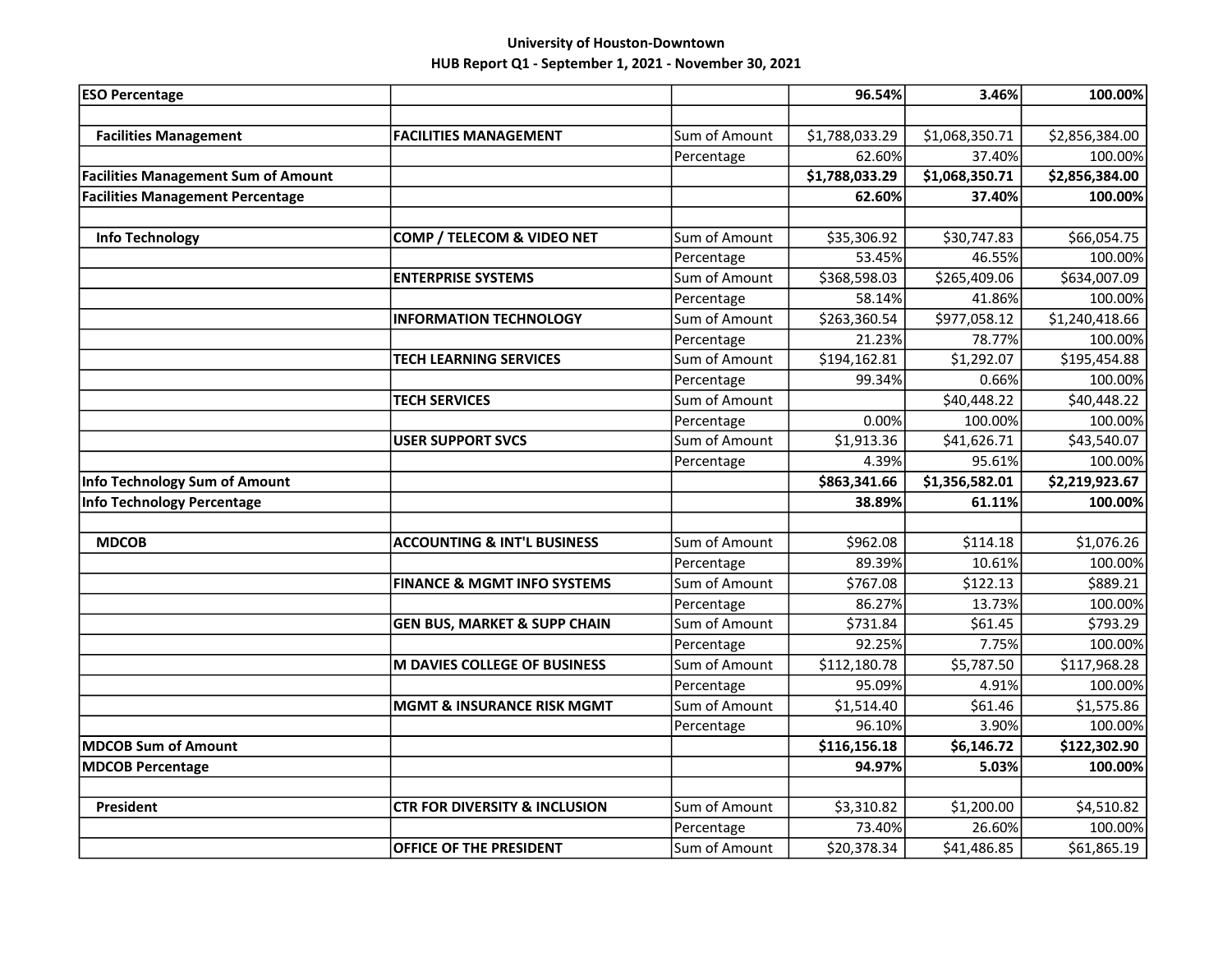| President                            | OFFICE OF THE PRESIDENT                  | Percentage    | 32.94%       | 67.06%      | 100.00%      |
|--------------------------------------|------------------------------------------|---------------|--------------|-------------|--------------|
| <b>President Sum of Amount</b>       |                                          |               | \$23,689.16  | \$42,686.85 | \$66,376.01  |
| <b>President Percentage</b>          |                                          |               | 35.69%       | 64.31%      | 100.00%      |
|                                      |                                          |               |              |             |              |
| <b>Public Safety</b>                 | <b>EMERGENCY MANAGEMENT</b>              | Sum of Amount | \$488.56     |             | \$488.56     |
|                                      |                                          | Percentage    | 100.00%      | 0.00%       | 100.00%      |
|                                      | <b>ENVIRONMENTAL HEALTH &amp; SAFETY</b> | Sum of Amount | \$12,429.75  |             | \$12,429.75  |
|                                      |                                          | Percentage    | 100.00%      | 0.00%       | 100.00%      |
|                                      | <b>POLICE</b>                            | Sum of Amount | \$98,332.24  | \$30,201.98 | \$128,534.22 |
|                                      |                                          | Percentage    | 76.50%       | 23.50%      | 100.00%      |
| <b>Public Safety Sum of Amount</b>   |                                          |               | \$111,250.55 | \$30,201.98 | \$141,452.53 |
| <b>Public Safety Percentage</b>      |                                          |               | 78.65%       | 21.35%      | 100.00%      |
|                                      |                                          |               |              |             |              |
| <b>Student Affairs</b>               | <b>CAREER SERVICES</b>                   | Sum of Amount | \$534.04     |             | \$534.04     |
|                                      |                                          | Percentage    | 100.00%      | 0.00%       | 100.00%      |
|                                      | <b>DISABILITY SERVICES</b>               | Sum of Amount | \$5,130.70   |             | \$5,130.70   |
|                                      |                                          | Percentage    | 100.00%      | 0.00%       | 100.00%      |
|                                      | <b>SPORTS &amp; FITNESS</b>              | Sum of Amount | \$13,514.50  | \$3,329.83  | \$16,844.33  |
|                                      |                                          | Percentage    | 80.23%       | 19.77%      | 100.00%      |
|                                      | <b>STUD HEALTH SERVICES</b>              | Sum of Amount | \$154.00     |             | \$154.00     |
|                                      |                                          | Percentage    | 100.00%      | 0.00%       | 100.00%      |
|                                      | <b>STUDENT ACTIVITIES</b>                | Sum of Amount | \$44,381.68  | \$3,931.11  | \$48,312.79  |
|                                      |                                          | Percentage    | 91.86%       | 8.14%       | 100.00%      |
|                                      | <b>STUDENT AFFAIRS</b>                   | Sum of Amount | \$15,224.21  | \$52,341.83 | \$67,566.04  |
|                                      |                                          | Percentage    | 22.53%       | 77.47%      | 100.00%      |
|                                      | <b>VETERANS SERVICES</b>                 | Sum of Amount | \$844.56     |             | \$844.56     |
|                                      |                                          | Percentage    | 100.00%      | 0.00%       | 100.00%      |
| <b>Student Affairs Sum of Amount</b> |                                          |               | \$79,783.69  | \$59,602.77 | \$139,386.46 |
| <b>Student Affairs Percentage</b>    |                                          |               | 57.24%       | 42.76%      | 100.00%      |
|                                      |                                          |               |              |             |              |
| UC                                   | <b>ACADEMIC ADVISING</b>                 | Sum of Amount | \$4,896.15   | \$22.61     | \$4,918.76   |
|                                      |                                          | Percentage    | 99.54%       | 0.46%       | 100.00%      |
|                                      | <b>ACADEMIC SUPPORT CENTER</b>           | Sum of Amount | \$1,606.95   | \$632.16    | \$2,239.11   |
|                                      |                                          | Percentage    | 71.77%       | 28.23%      | 100.00%      |
|                                      | <b>APPLIED ADMINISTRATION</b>            | Sum of Amount | \$244.00     |             | \$244.00     |
|                                      |                                          | Percentage    | 100.00%      | 0.00%       | 100.00%      |
|                                      | <b>INTERDISCIPLINARY STUDIES</b>         | Sum of Amount | \$244.00     |             | \$244.00     |
|                                      |                                          | Percentage    | 100.00%      | 0.00%       | 100.00%      |